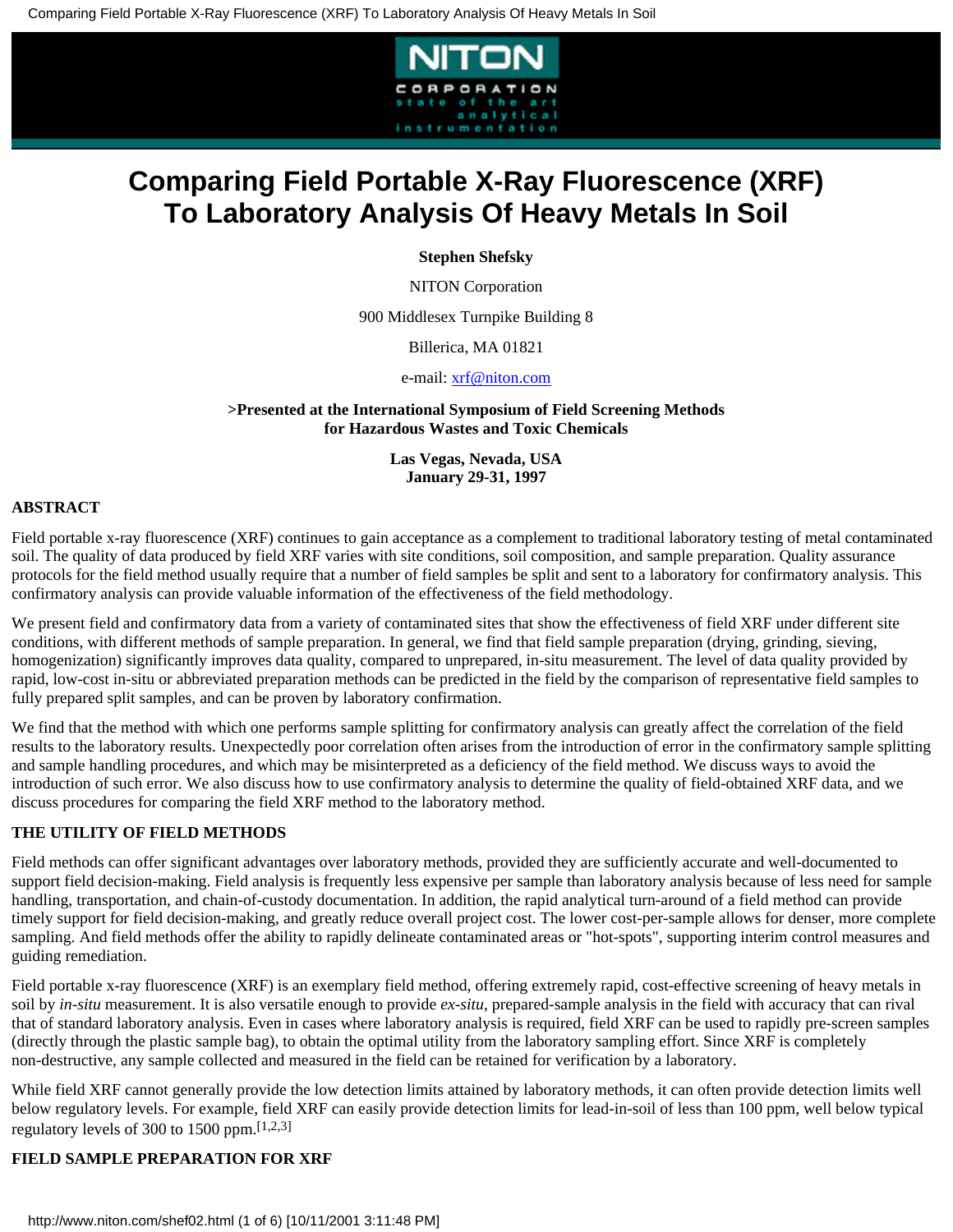The in-situ XRF measurement requires little or no sample preparation. Although the instrument can measure undisturbed soil directly, we recommend a minimal preparation protocol. First, the field operator should remove any debris, such as leaves, twigs, grass, and stones, from the measurement surface. Second, the operator should loosen the soil to a depth of 1.5 to 2.5 cm over an area of at least 10 cm diameter, and stir the loosened soil to achieve some homogenization. The loosened soil may be allowed to dry in the sun for a few hours before the measurement, to improve accuracy. Just before the measurement, the operator should mix and level the loose soil and pack it down gently. For improved accuracy, the operator may screen or comb the loose soil with a 2 mm mesh to remove stones, roots, broken glass, metal fragments, paint chips and other such objects.

Ex-situ measurement offers a variety of sample preparation strategies. A core sampling device may be used to collect the sample to a well-defined depth. A composite sample may be formed by combining soil from several spots in the sample area, mixing thoroughly before measuring. The sample may be dried by spreading it out on a paper and exposing it to sunlight and air, or by using a small field stove or oven. The dried sample can be screened with a 2 mm mesh to remove large objects, and placed in a sample bag, or prepared further. The ultimate field sample preparation for XRF is to grind and sieve the soil to reduce the particle size to less than 0.250 mm (or preferably to less than 0.125 mm), homogenize well, and then sub-sample 3 to 5 grams of the dry, well-ground soil and place in an XRF sample cup for analysis.

The various stages of sample preparation require time and effort, but provide improved measurement accuracy. Core sampling improves the accuracy of the sample definition. Compositing increases the sample support, improving the sample's ability to represent a particular sample area, or "sampling unit". Drying the sample removes the diluting influence of moisture, and facilitates further sample preparation stages of grinding and sieving. Screening the sample with a 2 mm mesh removes the influence of large non-soil particles. Grinding facilitates thorough homogenization of the sample, reducing the effects of fundamental (particle) error and XRF particle-related bias. Sieving with grinding assures complete and accurate particle size reduction. Thorough homogenization assures accurate, unbiased sub-sampling. And the XRF sample cup assures consistent, accurate sample presentation to the XRF instrument. A companion paper<sup>[4]</sup> discusses the importance of particle-related effects and their control in detail.

# **QUALITY ASSURANCE FOR THE LABORATORY AND FIELD METHODS**

Quality assurance (QA) is a basic requirement of any analytical method. No measurement has value for decision-making unless its accuracy is known and understood. A quality assurance program should aim to assess the quality and accuracy of all stages of the measurement process, from sample selection and collection through sample handling and preparation and analysis. Significant levels of error can occur at all stages in the measurement process, and accuracy requires that errors at all stages be controlled. Laboratories concentrate a great deal of effort on their QA programs, which assess and control laboratory sample preparation and analytical error. At present, relatively little QA effort focuses on sample collection and sample handling. That is a pity, because much, if not most, of the overall measurement error occurs in the field, not the laboratory. If we do not assess the errors in the field stages, we cannot know the true accuracy of the laboratory-based measurement.

QA programs generally include calibration checks at several concentrations (typically at "background" or low-level, and at moderate to high level), and replicates (collocated or split samples) to assess variation. QA for a field method usually includes verification or confirmatory analysis of some samples, typically by laboratory. Laboratory confirmatory backup may be required for field methods used in decision-making, and assures that the field method is appropriate, effective, and of sufficiently accurate for its purpose. For in-situ XRF, the accuracy can vary significantly from site to site. Fully prepared ex-situ XRF offers the potential for field-based verification of the in-situ XRF method.

The laboratory confirmatory method should match the field method as well as possible. For example, since XRF is a total element method, the confirmatory method should also be a total element method. For lead, most laboratories use atomic absorption spectrometry (AAS) or inductively coupled plasma atomic emission spectrometry (ICP-AES). Both of these methods require that the soil sample be introduced to the instrument as a solution, so the lab must perform sample extraction or digestion. Laboratory analysis of total lead requires a strong acid total digestion to achieve complete dissolution of the sample. Weak acid extraction and leaching-based methods, such as the toxicity characteristic leaching procedure (TCLP), are not appropriate confirmatory methods for the total element XRF method. The most appropriate confirmatory method for XRF would completely digest silicaceous minerals, as does EPA draft method 3052. However, total digestion is relatively difficult and expensive, and seldom used in environmental analysis. More commonly used strong acid-based extractions such as EPA methods 3050 and 3051 generally recover most of the heavy metal content, but they cannot recover metals locked within an undissolvable silicate.

# **ASSESSING TOTAL MEASUREMENT ERROR**

Error includes the components of bias and precision (or variation). It is difficult to determine the true measurement bias, because we do not generally know the true concentration of the contaminant in the sampling unit. Instead, we must be satisfied to compare our measurement results against confirmatory results. We can assess the total measurement precision by replicate sampling the sampling unit, and observing the variation of the resulting measurements. To avoid spatial bias in our assessment, we avoid taking replicates from identical sampling locations. Ideally, we select replicate sampling locations randomly throughout the sampling unit. The sampling unit is the volume of soil a particular sample is intended to represent. For example, suppose the sampling unit is a plot running along a 10 meter long wall, from the wall to 2 meters from the wall, and from the surface to a depth of 2.5 cm. The total area of the sampling unit is then 20 square meters, and the total soil volume is 0.5 cubic meters. If the sampling protocol calls for a composite sample of 6 randomly located cores, then replicates should be sampled and composited exactly the same way: as 6 randomly located cores. The greater the number of replicate samples, the more accurately we can determine the total measurement precision. For routine work, it may be sufficient to take only two replicates (that is, one duplicate pair) per sampling unit. The precision may be expressed in terms of relative standard deviation (RSD), or coefficient of variation (COV), which is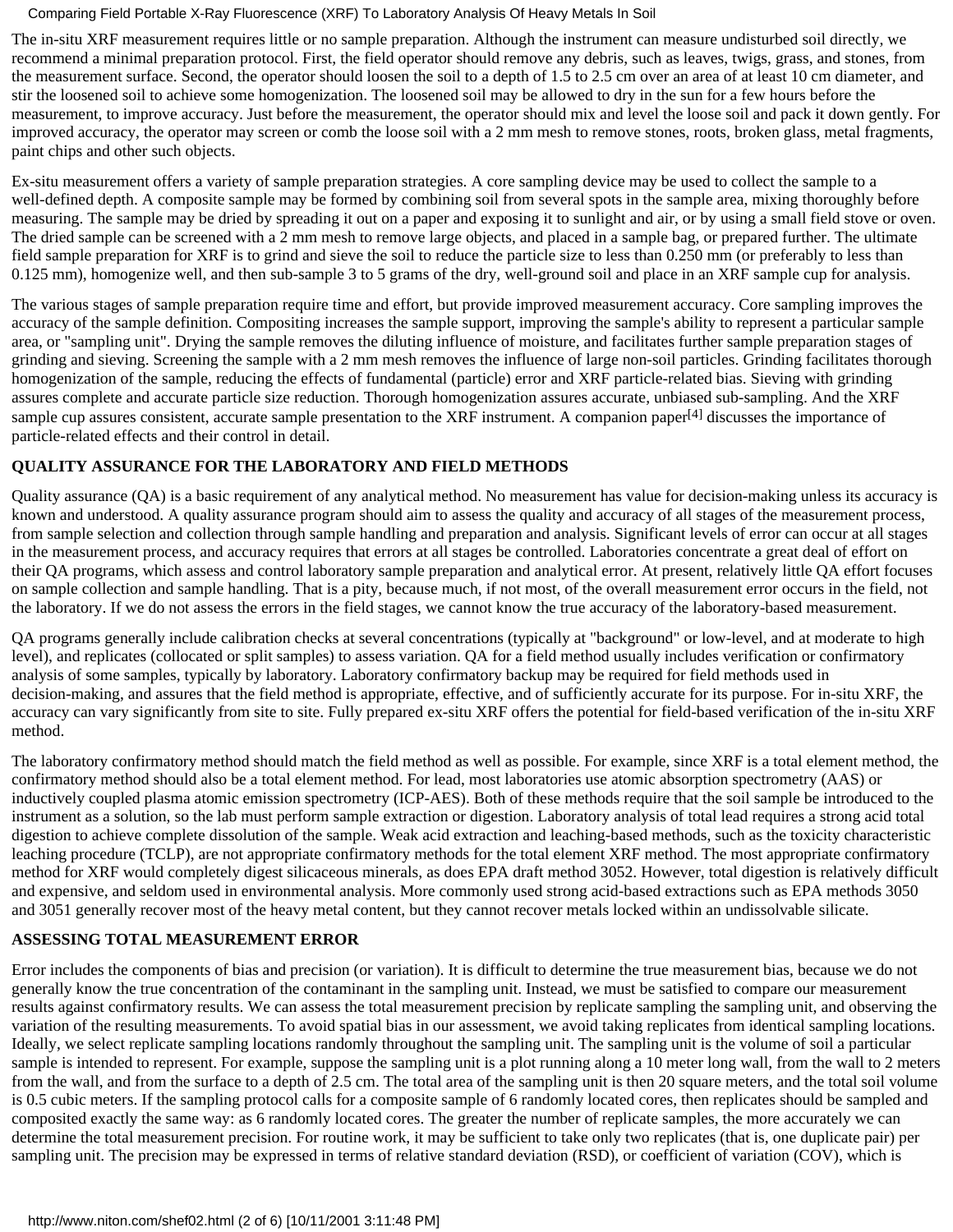simply the standard deviation of the set of replicate sample results divided by the mean of the set.

Total measurement variation may be substantially larger than you expect! It includes the variation in sample representation, sample collection, sample handling, sample preparation (including subsampling and homogenization), and analysis. Particle effects, including fundamental error, can generate serious variation in sampling and subsampling, depending on the particulate form of the contaminant. Soil contaminated by paint chips can exhibit severe particle effects, with relative errors easily exceeding 20 percent; this is discussed in detail in a companion paper.[4] Another significant contributor to total error is the representativeness of the sample collected. The contaminant is not likely to be distributed evenly through the sampling unit. If we ignore spatial variation and let a single point represent a large area, we can expect relative errors of at least 20 percent. To reduce the effect of spatial variation, we must "increase sample support"; composite a sample from several points in the

sampling unit. The total measurement variance,  $\sigma_{total}^2$ , is given by the sum of the individual component variances:

*total2 = sample representation2 + sample collection2 + sample handling2 + sample preparation2 + analysis2,*

where the  $\sigma$  's denote the errors introduced at each stage of the measurement process. The error due to the analytical stage itself,  $\sigma$  analysis, may be a minor, even negligible contributor to the total error.

Suppose our field method has an analytical error of 10 percent, while the lab method has an analytical error of only 1 percent. You might expect that your choice of field or lab method will seriously affect the total measurement error. Not necessarily so. Suppose the total relative error using the super accurate (1%) lab analysis is 30 percent. Then the total relative error using the field method (precision 10%) ought to be

$$
\sigma_{total} = SQRT ((30\%)^2 - (1\%)^2 + (10\%)^2) = 31.6\%.
$$

The difference in total error (31.6% versus 30%) is of little or no practical significance. In general, a component of error will affect total error only if it is large relative to the other components. If analytical error is much smaller than sampling and preparation-related errors (and it often is), then it will little affect total measurement error.

# **ASSESSING THE COMPONENTS OF MEASUREMENT ERROR**

To assess the variation due to a particular stage of the measurement process, we prepare identical (replicate) splits and carry the replicates individually through the stage and the remainder of the measurement process. The variance due to a particular stage is calculated from the variance of the identical replicate results, minus the variances due to the remaining measurement stages.

The easiest meaurement stage to assess for precision is the final, analytical stage. Analytical replicates entering analysis must be as identical as possible. For XRF this condition is particularly easy to satisfy: replicates can be repeat measurements of the same sample. For the laboratory, analytical replicates can be splits from a well-mixed digestate liquid.

Variance due to the final subsample and packing of the XRF sample cup can be assessed by preparing replicate sample cups from a well-mixed container of ground, sieved sample material. The variance due to subsampling and cupping is the variance of the replicates minus the variance of the analytical replicates.

# **COMPARING AND CORRELATING DIFFERENT ANALYTICAL METHODS**

If you want to compare two different analytical methods, the most accurate assessment of their equivalence will derive from the analysis of identical sample material. The sample material should be split as late as possible in the measurement process to assure that the two analytical methods see similar material. Otherwise, variance will be introduced in intermediate stages that will ultimately degrade the accuracy of the assessment, even if such variance is carefully measured and subtracted from the total.

Suppose we wish to compare two atomic spectrometry methods, AAS and ICP-AES. The sample preparation is identical; both require sample digestion. So we split the sample *after* the digestion. The two methods will measure identical liquid digestate. Any difference between the two measurement results can then be attributed to the analytical stage, not to the sample collection, sample handling, or sample preparation. If we wish to assess variation in the sample preparation stage, that assessment should be performed separately.

Suppose instead we wish to compare AAS with prepared sample XRF. We split the sample after the final stage of XRF sample preparation. The dried, ground, sieved and mixed material will split accurately, giving uniform analyte concentration to each method. Alternately, instead of splitting, we can send the analyzed XRF cup to the lab, assuring that the sample is truly identical. Of course, we do not compare XRF directly to AAS, but to the combination of the digestion method and AAS analysis. We can attribute differences in the results to the digestion and to the analytical methods, but not to variation in the sample collection and handling stages.

But if we wish to compare in-situ XRF with lab AAS, we must split the sample early in the measurement process, since the in-situ method requires so little sample preparation. We should still strive to make the sample splits as identical as possible. The in-situ XRF method measures a small area of ground, only a few square centimeters. As nearly as possible, the sample taken to the lab for comparison to AAS should be removed from the same spot measured by the in-situ method.

When we observe differences between analytical methods, we must bear in mind that significant variation results from the sample collection, handling, and preparation stages. We should always consider the big picture: total measurement error. Unless two analytical methods differ by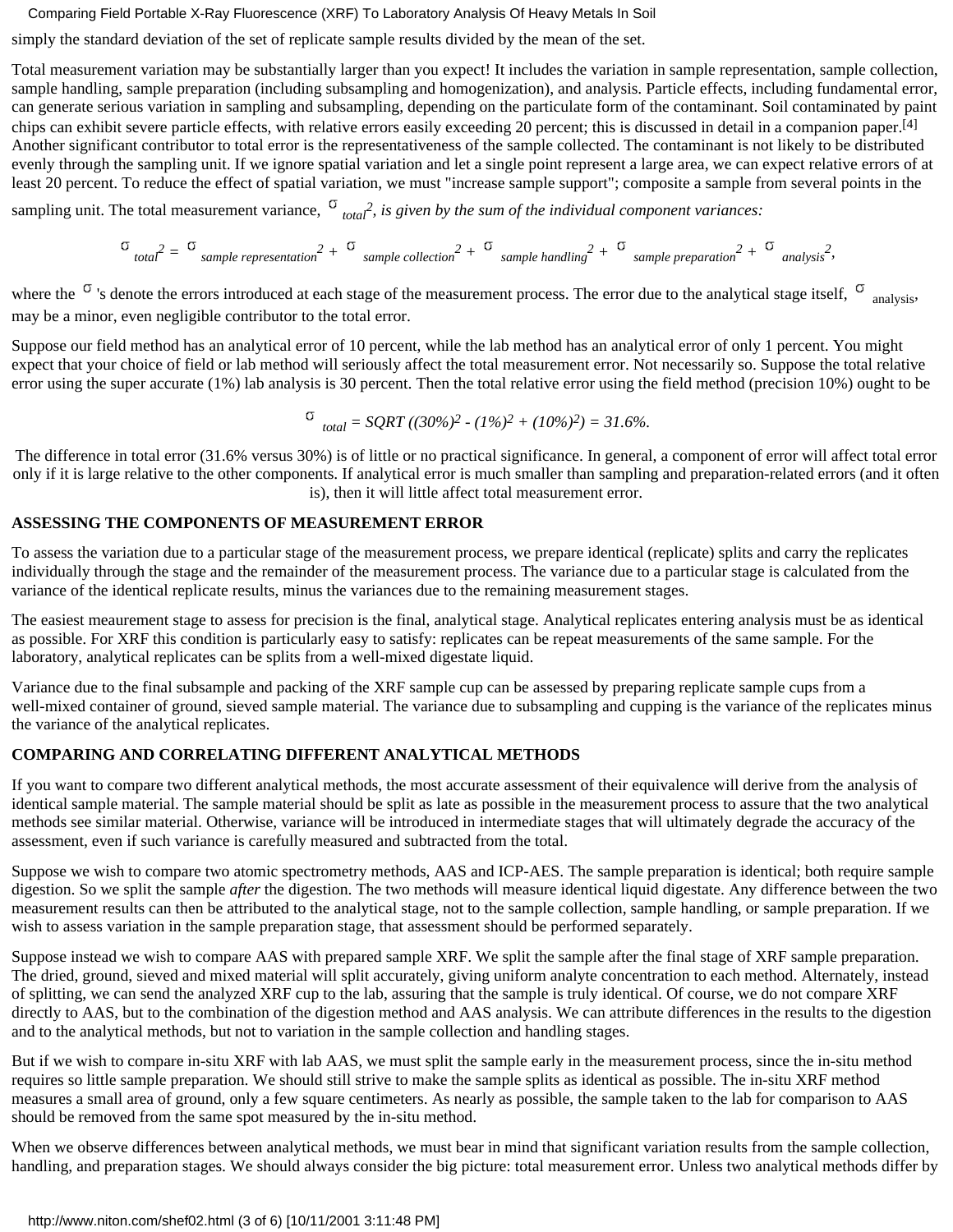a more than a few percent, the impact on total measurement error will probably be insignificant.

# **EXPERIMENTAL DETAILS**

The data presented in this paper come from the study of samples from three lead-in-soil sources. The first source was a site around a highway bridge in Smithtown, Long Island, New York. The soil around the bridge had been contaminated by leaded paint that had come off the bridge through the aging and weathering of the painted surfaces, and through bridge maintenance activities. We observed visible paint chips in many of the samples. The second source was an archive of Massachusetts residential lead-in-soil samples collected by Environmental Science Laboratory, Inc. We believe most of the lead in these samples was derived from paint chips. The third source was a low-income residential tract in Northbridge, Massachusetts where lead-in-soil had been determined to be the cause of 6 childhood lead poisoning cases. The Massachusetts Department of Environmental Protection (MA-DEP) was overseeing remedial activities in the neighborhood at the time the measurements were performed. Since paint chips were not visible in the soil at this site, we believe that most of the lead was contained in finely-dispersed particles. Many of the samples measured high in zinc as well as lead, indicating that the likely contaminant origin was paint. The samples from the three sources represented a variety of soil types and textures, from sandy to loamy to clayey.

All XRF data were collected with a NITON XL equipped with a 10 mCi cadmium-109 radioisotope source, silicon PIN diode detector (750 eV resolution), and the Lead-In-Soil Analysis (LISA) software package. The LISA software reports concentrations in parts per million (ppm) for lead, arsenic, zinc, and copper in soil with matrix corrections determined by Compton normalization.[1] A newer model, the NITON 700, offers similar performance for lead, but with expanded multiple element capability.

In-situ XRF measurements were prepared minimally, by removing debris, loosening the soil, stirring the soil, and flattening the soil before measurement. The bridge samples of approximately 250 grams each were transported raw in heavy plastic bags and measured by the in-situ XRF method in the laboratory. In-situ measurements were 30 seconds in duration, adjusted for source decay. Ex-situ samples of approximately 100 grams each were field-prepared by air and/or sun drying, screening with a 2 mm sieve, then grinding and sieving to 0.250 mm or 0.125 mm. We measured prepared samples in Mylar window XRF cups for 120 seconds duration, adjusted for source decay.

Environmental Science Laboratory (Medway, MA), an ELPAT proficient and A2LA accredited laboratory, analyzed the Long Island bridge samples and the Massachusetts residential samples by flame-AAS. The MA-DEP Wall Experiment Station (Lawrence, MA) analyzed the Northbridge samples by ICP-AES. Both laboratories used microwave-assisted strong acid extractions, and achieved recoveries of 80 to 93 percent on reference materials (RMs). Since Wall Experiment Station reported results in mg/kg wet mass, we calculated mg/kg dry mass with water content determined by gravimetry. We adjusted both laboratory data sets by constant factors to give mean recoveries of 100 percent on RMs.

# **RESULTS AND DISCUSSION**

The XRF method gave excellent performance on reference materials. (Graph 1) A set of 14 measurements on NIST Standard Reference Material (SRM) soils and Environmental Lead Proficient Analytical Testing Program (ELPAT) soils gave a linear regression slope of 0.996 and an  $R^2$  of 0.996. For the 10 reference soils with more than 100 ppm lead, the mean recovery of the XRF was 0.992 and the standard deviation of the recovery was 0.058, for an RSD of 5.8 percent.

Fully prepared XRF samples showed excellent correlation with laboratory AAS for material split after the final grinding, sieving, and homogenization. (Graph 2) A set of 20 fully prepared XRF samples (oven dried, ground to 0.125 mm), including 11 bridge site samples, 6 residential lead samples, and 3 NIST SRM soils, gave a linear regression slope of 1.004 and an R2 of 0.995. For the 17 samples with lead concentrations above 100 ppm, the mean recovery of the XRF relative to AAS was 0.952 and the standard deviation of the recovery was 0.068, for an RSD of 7.1 percent. The subset of 11 bridge site samples gave a linear regression slope of 0.958 and an  $R<sup>2</sup>$  of 0.994. The subset of 6 Massachusetts residential samples gave a linear regression slope of 1.010 and an  $R<sup>2</sup>$  of 0.994. We were pleased to observe such strong correlation of widely different analytical methods, especially considering the possibility of less than total lead recovery by the laboratory extraction.

The Massachusetts residential samples yielded an unexpected observation of variation due to standard laboratory protocol for sample preparation. These archive samples had already been dried and ground to pass a 0.500 mm mesh, subsampled, digested and measured by AAS according to standard lab protocol. We ground the samples further, to pass a 0.125 mm mesh, in order to prepare for XRF analysis. We then submitted a 1.0 gram subsample of the finely ground material to the lab for a second analysis, and it is that data which gave an impressive  $\mathbb{R}^2$ of 0.994 against XRF. Interestingly, when we compared the XRF data to the original lab data for the same samples, the correlation was decidedly less impressive:  $R^2$  was only 0.958. In fact, the XRF readings correlated with the final AAS readings far better than the original AAS readings did! (Table 1) We believe the better correlation was due to better control of fundamental (particle) error in the laboratory subsampling by the reduction of particle size from 0.500 mm to 0.125 mm. The recovery of the original AAS readings versus the final AAS readings ranged from 0.962 to 1.226, with an RSD of 11.3 percent. This finding supports the argument that fundamental error in subsampling can have a major impact on the precision of the laboratory sample preparation method. If you require better precision than the standard laboratory protocol delivers, consider preparing the sample yourself, by drying, grinding, sieving, mixing, and subsampling, before submitting it to the lab.

Seven field-prepared composite samples (mixed, air and sun dried, ground to 0.250 mm or less) from the Northbridge site, when correlated against the adjusted lab ICP-AES values, gave a linear regression slope of 1.004 and an  $R^2$  of 0.982. (Graph 3 and Table 2) The mean recovery of these 7 samples was 0.997 and the standard deviation of the recovery was 0.066, for an RSD of 6.6 percent.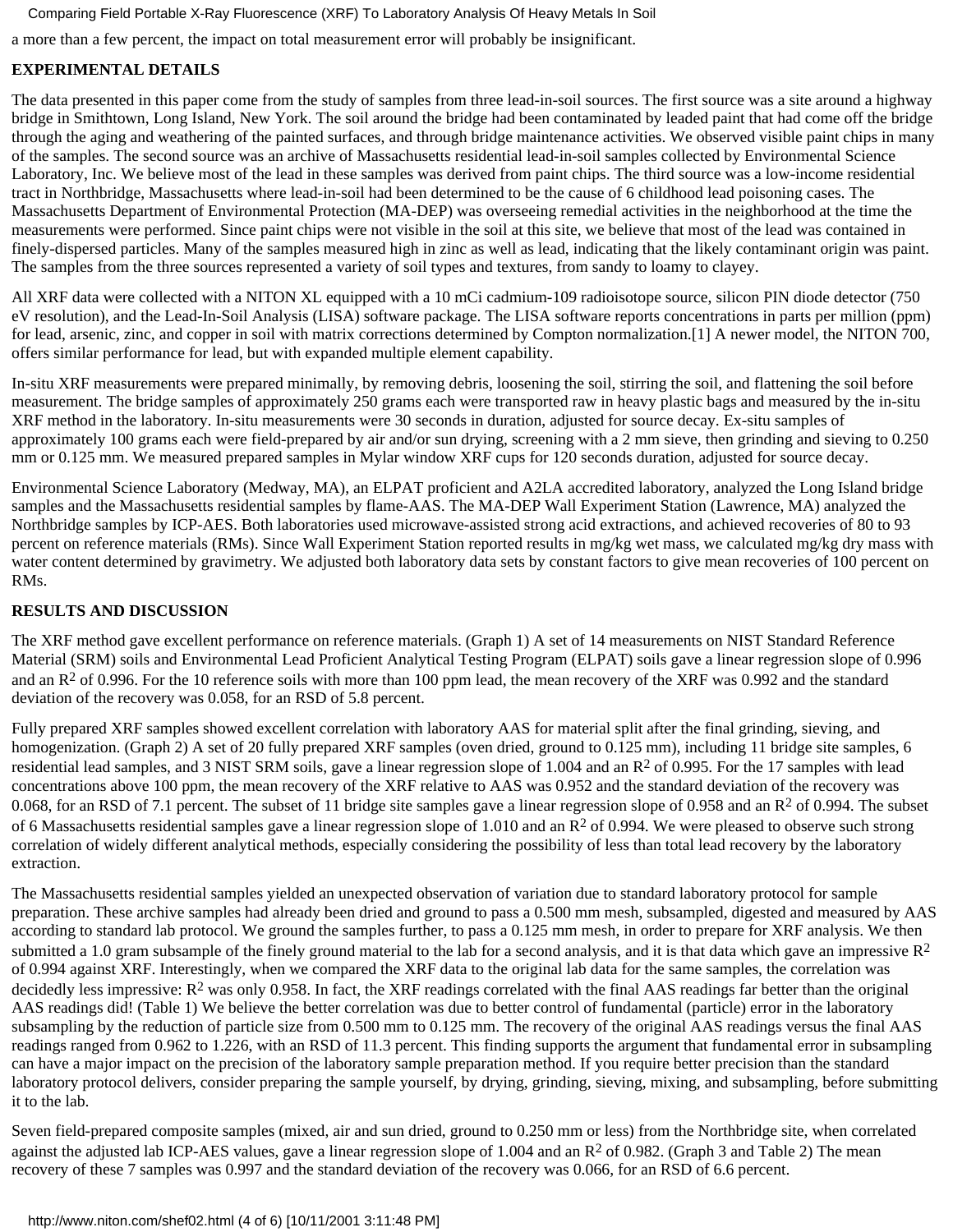As expected, in-situ XRF samples did not correlate with the lab as well as did prepared samples, and the performance of the in-situ method varied by site. (Graph 4) The bridge site in-situ method results had a slope of 0.548 and an R<sup>2</sup> of 0.737; negative bias was pronounced on the highest concentration samples. The bridge site in-situ data were all single, uncomposited in-situ readings. The Northbridge in-situ samples, given as mean values of several spots in the sampling unit and compared against a composite sample sent to the lab gave a regression slope of 0.969 and an  $R<sup>2</sup>$  of 0.915. We attribute the better in-situ performance at the Northbridge site to a well-dispersed, small particle contaminant.

To examine the effect of spatial variation on single spot in-situ measurements, we recorded indivdual readings for each of 5 to 6 spots in each of 5 sampling units at the Northbridge site. The five sampling units varied in area from a drip line approximately 10 m long by 0.5 m wide (5  $m<sup>2</sup>$ ) to a rectangular yard of approximately 50 m<sup>2</sup> area. Compared with the lab analysis of the sampling unit composites, the set of 28 individual spot in-situ readings showed a mean recovery of 0.966 with a standard deviation of 0.320, giving an RSD of 33.1 percent. The means of the 5 to 6 spot in-situ readings per unit gave better correlation with the lab composites: mean recovery was 0.986 with a standard deviation of 0.150, giving an RSD of 15.2 percent. (Graph 5 and Table 2) By averaging 5 to 6 spot in-situs scattered through each sampling unit, we effectively "composite" a sample mathematically, improving sample support. We also retain the spatial data from the individual spot readings, giving us useful insight into site specific spatial variability and representativeness.

# **CONCLUSIONS AND RECOMMENDATIONS**

Field prepared XRF can correlate extremely well with laboratory atomic spectrometry. The total measurement quality depends as much on sample support, collection, handling, and preparation procedures as it does on choice of analytical method. We can determine total measurement precision through replicate sampling within the sampling unit. We can better control overall measurement quality by paying close attention to sampling, handling, and preparation protocols. We can compare different analytical methods most effectively by splitting the sample as late as possible in the measurement process to eliminate variation caused by sample handling and preparation.

In-situ XRF provides rapid, low-cost measurement of heavy metals in soil with a minimum of sample preparation. While the in-situ XRF method is not generally as accurate as the ex-situ prepared sample method, it allows for more thorough sampling of an area to map out contamination patterns and assess spatial variation. The accuracy of the in-situ method depends on site-specific conditions of contaminant particle size and distribution; the accuracy can be assessed in the field by comparison to the prepared sample XRF method.

# **ACKNOWLEDGMENTS**

The author acknowledges contributions to this work by Robert Juliano (Environmental Science Laboratory, Inc.), Mark Begley (Massachusetts Department of Environmental Protection), Michael Kienbusch (Galson Corporation), and Donald Sackett (NITON Corporation).

# **REFERENCES**

- 1. Shefsky, S., ["Lead in Soil Analysis Using the NITON XL"](http://www.niton.com/shef00.html), International Symposium on Field Screening Methods for Hazardous *Wastes and Toxic Chemicals* (A&WMA VIP-47), Las Vegas, Feb. 22-24, 1995, pp. 1106-1117.
- 2. Spittler, T. M., "Assessment of Lead in Soil and Housedust Using Portable XRF Instruments", *International Symposium on Field Screening Methods for Hazardous Wastes and Toxic Chemicals* (A&WMA VIP-47), Las Vegas, Feb. 22-24, 1995, pp. 1281-1290.
- Swift, R. P., "Evaluation of a Field-Portable X-ray Fluorescence Spectrometry Method for Use in Remedial Activities", *Spectroscopy* 3. 10(6):31-35, 1995.
- 4. Shefsky, S., <u>["Sample Handling Strategies for Accurate Lead-In-Soil Measurements in the Field and Laboratory",](http://www.niton.com/shef01.html) Field Analytical</u> *Methods for Hazardous Wastes and Toxic Chemicals* (A&WMA), Las Vegas, Jan. 29-31, 1997.

**Table 1:** Massachusetts residential lead-in-soil samples measured by AAS before and after XRF sample preparation. The original samples had been dried and ground to 0.500 mm before subsampling for the microwave-assisted strong acid digestion and AAS analysis. Afterward, the dried ground samples were further ground to 0.125 mm, mixed, subsampled for XRF analysis, and then subsampled for a final microwave digestion and AAS analysis. Correlation coefficient  $(R<sup>2</sup>)$  between the XRF and AAS values improved from 0.958 with the original AAS results to 0.994 with the final AAS results.

|               | <b>AAS-original</b> | <b>XL-LISA</b> | <b>AAS-final</b> |
|---------------|---------------------|----------------|------------------|
| <b>Sample</b> | (ppm)               | (ppm)          | (ppm)            |
| 9502445       | 3251                | 2715           | 2652             |
| 9502446       | 508                 | 549            | 524              |
| 9502557       | 605                 | 500            | 535              |
| 9502448       | 2230                | 2310           | 2271             |
| 9502449       | 5487                | 6512           | 5704             |

**Table 2:** Northbridge samples first measured in-situ (composites averaged), then manually composited (where noted), field prepared and measured by XRF, then split and measured by laboratory ICP-AES. Agreement of in-situ XRF with field prepared XRF predicts agreement with the lab.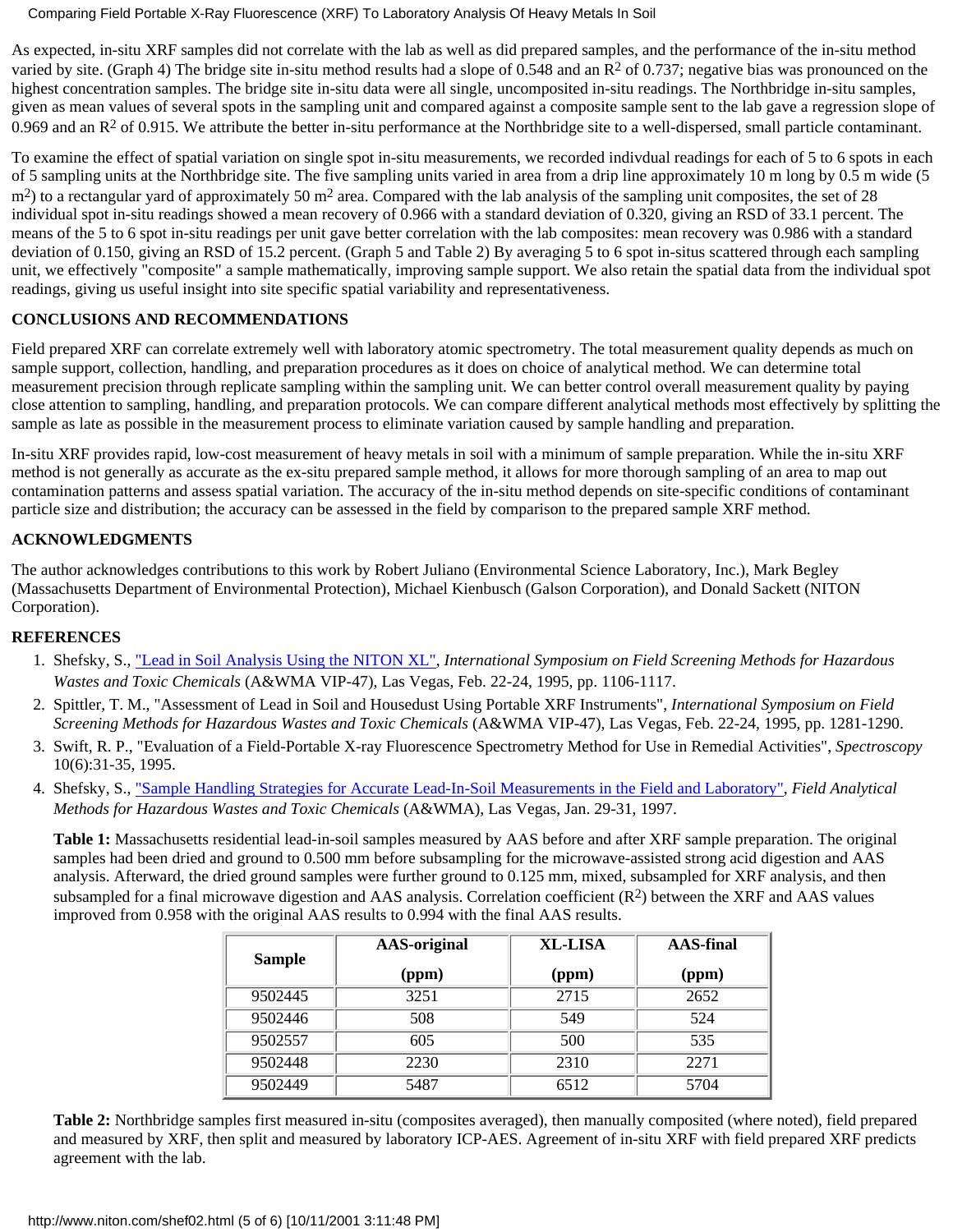| <b>Sample</b> | Composite | <b>In-situ XRF</b> | Field prep'd     | <b>Lab ICP-AES</b> |
|---------------|-----------|--------------------|------------------|--------------------|
|               | sample?   | mean (ppm)         | <b>XRF</b> (ppm) | (ppm), adj.        |
| Driple C      | Y         | 2561               | 3155             | 3004               |
| Dripline 1    | N         | 2512               | 2325             | 2354               |
| Yard C        | Y         | 1546               | 1637             | 1520               |
| Yard 1        | N         | 2347               | 2096             | 2217               |
| Cover area C  | Y         | 1132               | 1174             | 1328               |
| Play area $C$ | Y         | 942                | 796              | 774                |
| Doghouse $C$  | Y         | 932                | 944              | 940                |
| Doghouse $1*$ | N         | $3632*$            | $N/A^*$          | 15213*             |

\*This sample was not dried and ground for field prepared XRF analysis before the laboratory split. Post-split preparation of the sample in a laboratory environment yielded an XRF reading of 12100 ppm. The sample came from a highly localized hot-spot which would not have been discovered without field XRF. Five in-situ method measurements of this non-composite sample ranged from 2976 ppm to 5885 ppm, indicating highly inhomogenous composition. The moisture content was 24.1 percent.

**Graph 1**: Performance of field portable XRF for lead-in-soil reference materials: NIST SRM numbers 2709, 2710, and 2711, and ELPAT soil samples from rounds 016 and 017.

#### **NITON**  [{GRAPH 1}](#page-6-0)

**Graph 2**: Comparison of fully prepared XRF (oven dried, screened, ground to 0.125 mm or less, and cupped) and laboratory AAS results on Long Island bridge site soil samples, Massachusetts residential lead-in-soil samples and NIST Standard Reference Materials.

#### **NITON**  [{GRAPH 2}](#page-7-0)

**Graph 3**: Comparison of field prepared XRF (field dried, screened, ground to 0.250 mm or less, and cupped) and laboratory ICP-AES for Northbridge lead-in-soil samples.

#### **NITON**  [{GRAPH 3}](#page-8-0)

**Graph 4**: Comparison of in-situ XRF results with laboratory AAS and ICP-AES. The Long Island bridge site in-situ measurements exhibit strong negative bias, probably due to the concentration of lead in relatively large particles (paint chips).

#### **NITON**  [{GRAPH 4}](#page-9-0)

**Graph 5**: Comparison of individual spot in-situ readings and averaged in-situ readings with laboratory ICP-AES measurement of composite samples. Samples from Northbridge site.

\*Sorry, this graph is unavailable at present. Thank You.\*

# **NITON**

For more information visit NITON Corporation's web pages.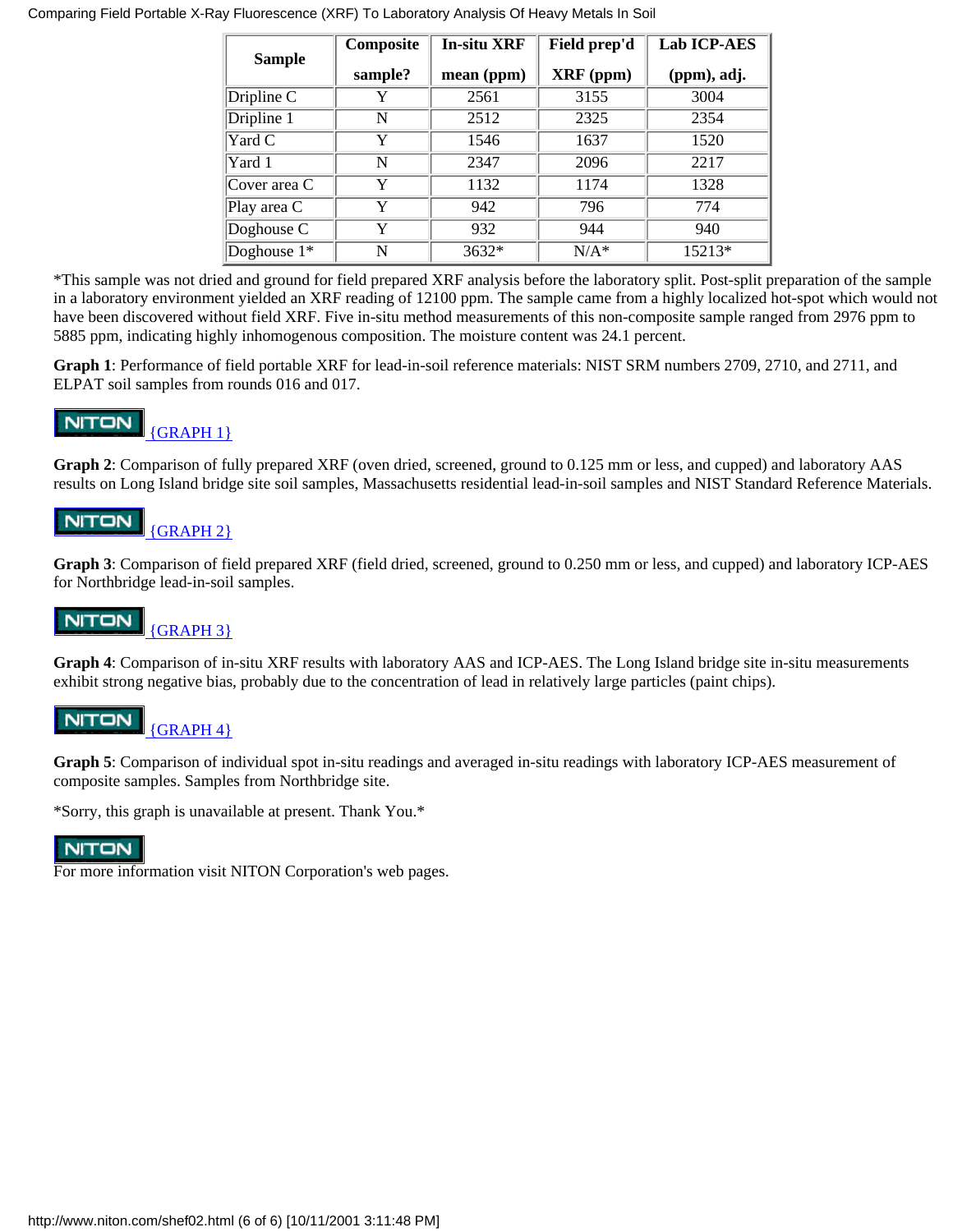<span id="page-6-0"></span>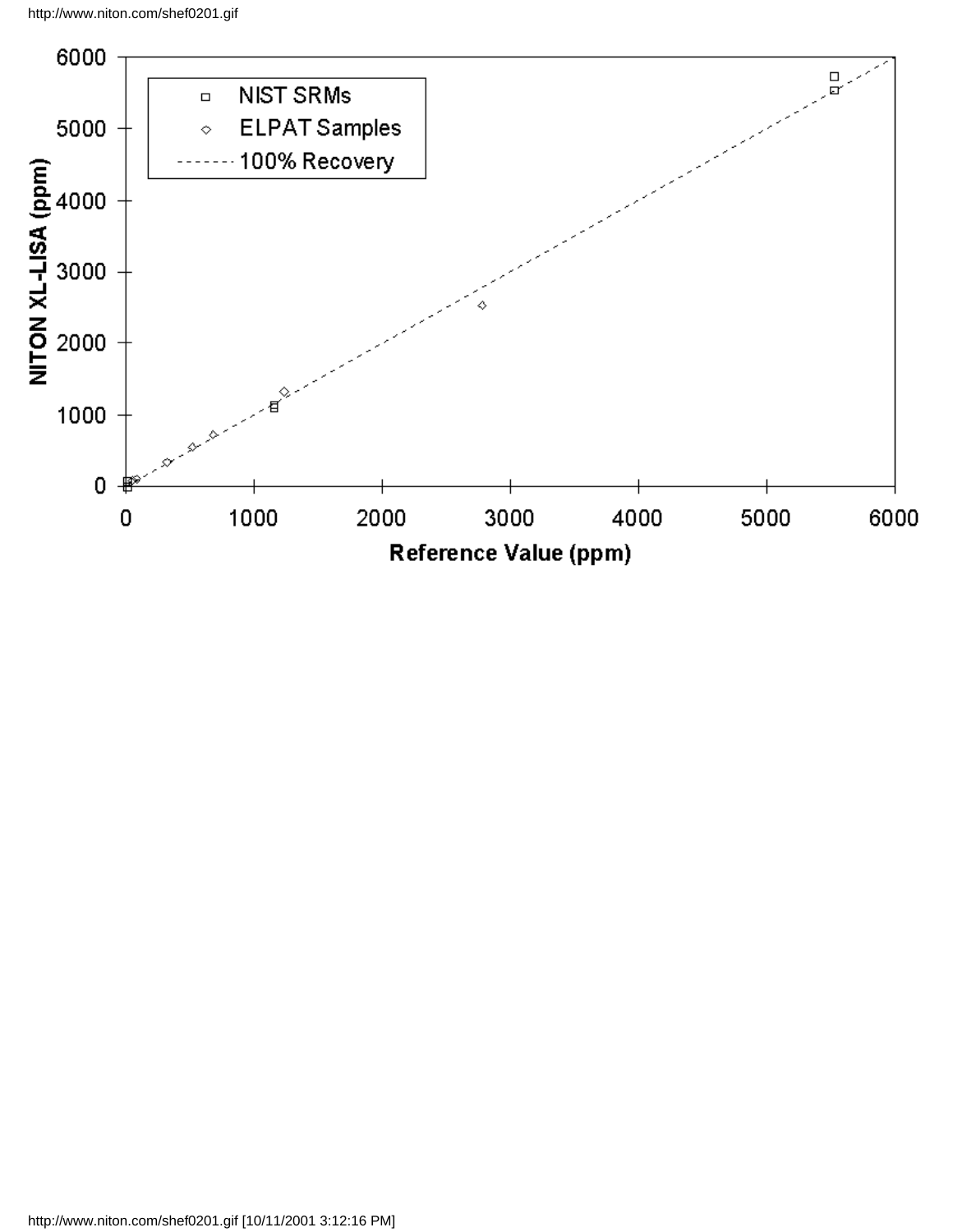<span id="page-7-0"></span>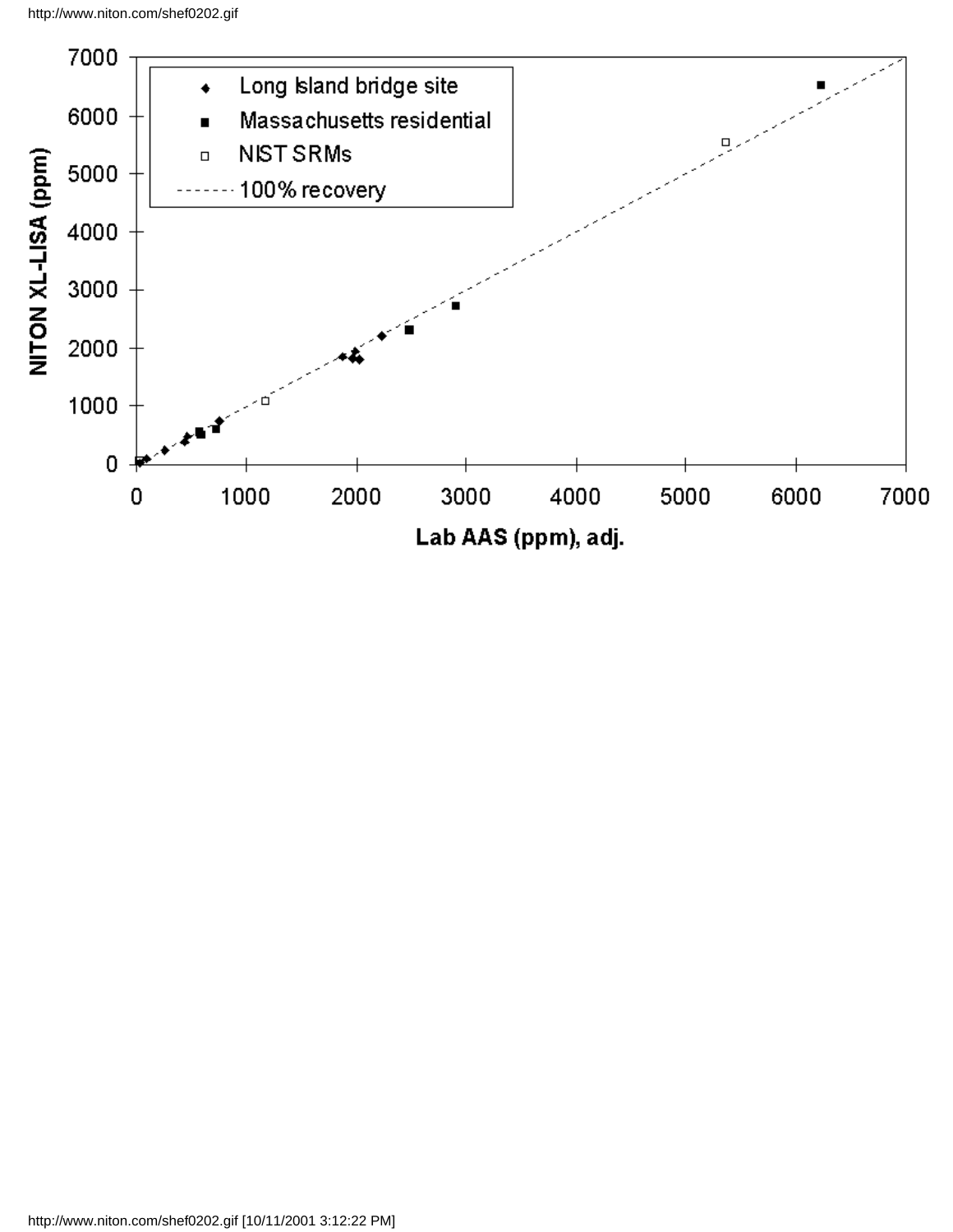<span id="page-8-0"></span>